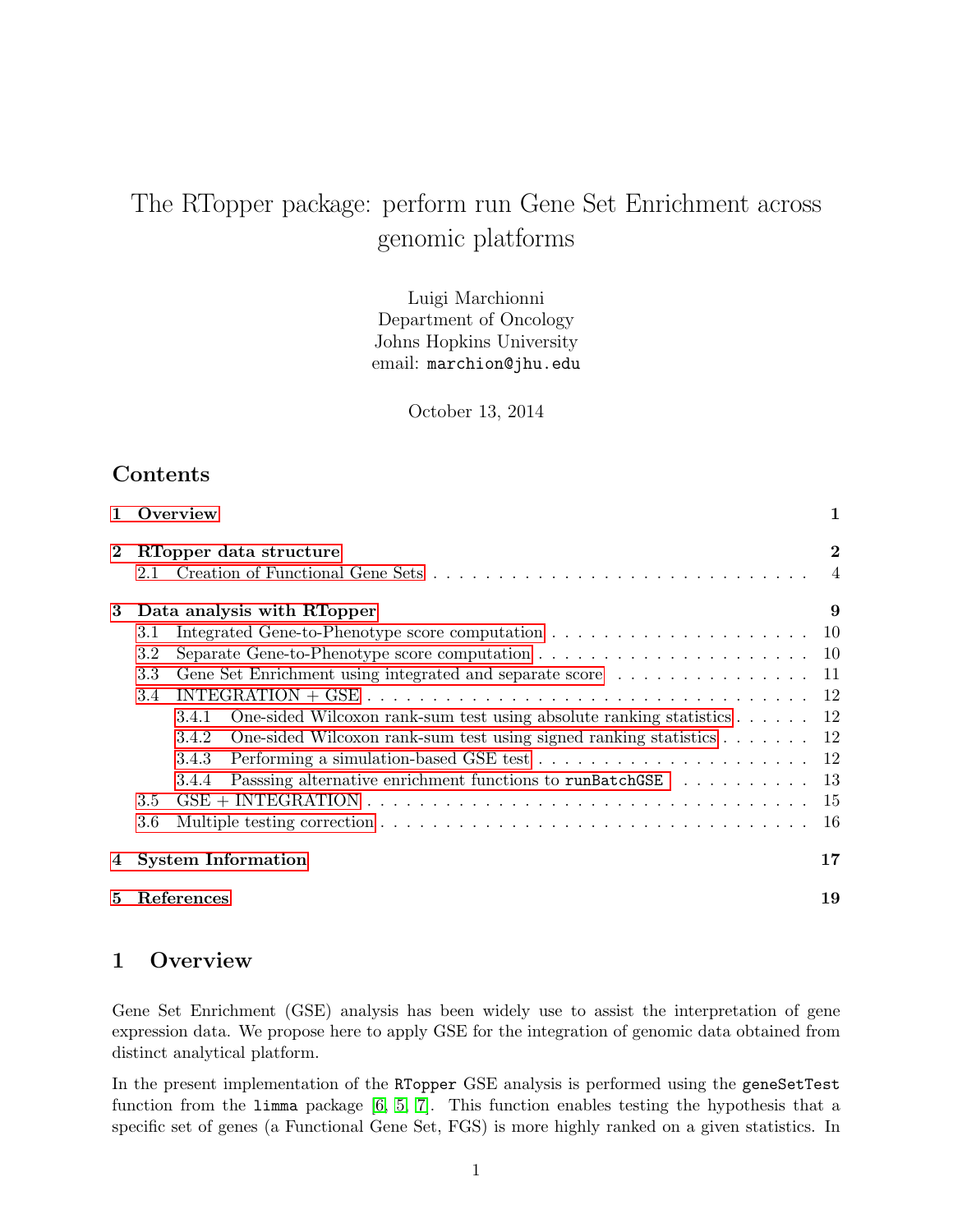particular this functions computes a p-value for each FGS by one or two-sided Wilcoxon rank-sum test. Alternative user-defined functions can also be used.

Furthermore multiple hypothesis testing correction is achieved by applying the Benjamini and Hochberg method  $[2]$  as implemented in the multtest R/Bioconductor package. Overall, this approach is conceptually analogous to Gene Set Enrichment Analysis (GSEA), as proposed by Mootha and colleagues [\[4,](#page-18-5) [8\]](#page-18-6).

The integration can be achieved through two distinct approaches:

- 1.  $GSE + INTEGRATION$ : Separate GSE analysisn on the individual genomic platforms followed by GSE results integration;
- 2. **INTEGRATION**  $+$  **GSE**: Integration of genomic data measurement using a logistic model followed by GSE analysis;

# <span id="page-1-0"></span>2 RTopper data structure

In this tutorial we demonstrate the functionality of RTopper package. To this end we will make use of simplified data generated within The Cancer Genome Atlas (TCGA) project, using Glioblastoma Multiforme (GBM) genomics data obtained from the same patients' cohort using distinct platforms, including Differential Gene Expression (DGE), Copy Number Variation (CNV), and Differential Methylation (DM). This data is included with the RTopper package as the dataset exampleData, which consists of genomic measurements (the list  $dat$ ) for 500 genes (in rows) and 95 patients (in columns) from 4 distinct platforms:

- 1. DGE obtained using Affymetrix;
- 2. DGE obtained using Agilent;
- 3. CNV data generated ad Harvard;
- 4. CNV data generated ad the MSKCC;

The phenotypic class for each patient is defined in the a data.frame pheno consisting of 95 rows (patients, pheno\$Sample) and 2 columns, the first being patients identifiers, and the second variable giving the group indicator (pheno\$Class).

To load the data set type data(exampleData), and to view a description of this data type ?exampleData. The structure of the data is shown below:

```
> library(RTopper)
> data(exampleData)
> ls()
[1] "dat" "pheno"
> class(dat)
[1] "list"
> names(dat)
[1] "dat.affy" "dat.agilent"
[3] "dat.cnvHarvard" "dat.cnvMskcc"
```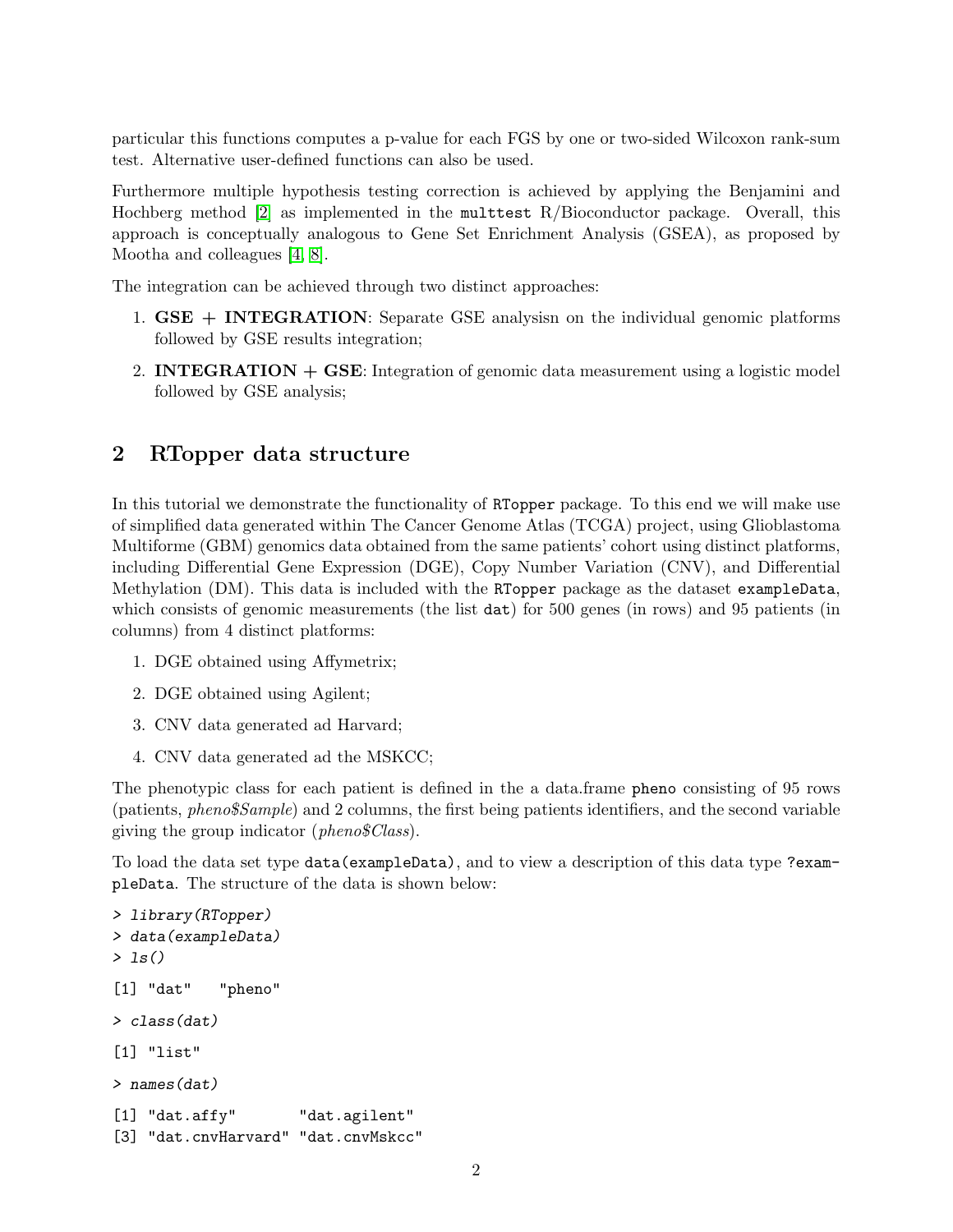```
> sapply(dat,class)
     dat.affy dat.agilent dat.cnvHarvard
 "data.frame" "data.frame" "data.frame"
 dat.cnvMskcc
 "data.frame"
> sapply(dat,dim)
    dat.affy dat.agilent dat.cnvHarvard
[1,] 500 500 500
[2,] 95 95 95
    dat.cnvMskcc
[1,] 500
[2,] 95
> dim(pheno)
[1] 95 2
> str(pheno)
'data.frame': 95 obs. of 2 variables:
$ Sample: chr "TCGA.02.0003" "TCGA.02.0007" "TCGA.02.0011" "TCGA.02.0021" ...
$ Class : int 0 0 1 1 0 0 0 0 0 0 ...
```
In summary to perform the analysis with functions from RTopper the genomic data used as input must be in the following format:

- 1. Genomic measurements: a list of data.frames, in which each list item corresponds to a genomic platform, and comprises a data.frame with rows being genes and columns patients;
- 2. Phenotype data: a data.frame with 2 columns: patients and their phenotypes;
- 3. The number of columns of the Genomic measurements data.frames must match the number of rows of the Phenotype data;
- 4. The same set of genes must be measured in each platform and gene labels must be stored as rownames;

Below are shown the first 6 rows and 4 columns of each data.frame contained in dat, which share the same genes (shown for some of the possible combinations). Similarly column names in the dat data.frames correspond to rownames of pheno.

```
> ###data structure
```

```
> lapply(dat,function(x) head(x)[,1:3])
```

| \$dat.affy        |          |                                        |           |  |
|-------------------|----------|----------------------------------------|-----------|--|
|                   |          | TCGA.02.0003 TCGA.02.0007 TCGA.02.0011 |           |  |
| AACS              | 7.747995 | 7.685409                               | 7.535661  |  |
| AARS              | 9.381544 | 9.930156                               | 10.197194 |  |
| ABI1              | 8.173255 | 8.962803                               | 9.895811  |  |
| ACHE              | 5.127197 | 4.547297                               | 5.146552  |  |
| ACTC1             | 6.612645 | 5.825879                               | 8.067945  |  |
| ACTN <sub>2</sub> | 6.257383 | 5.330557                               | 5.842319  |  |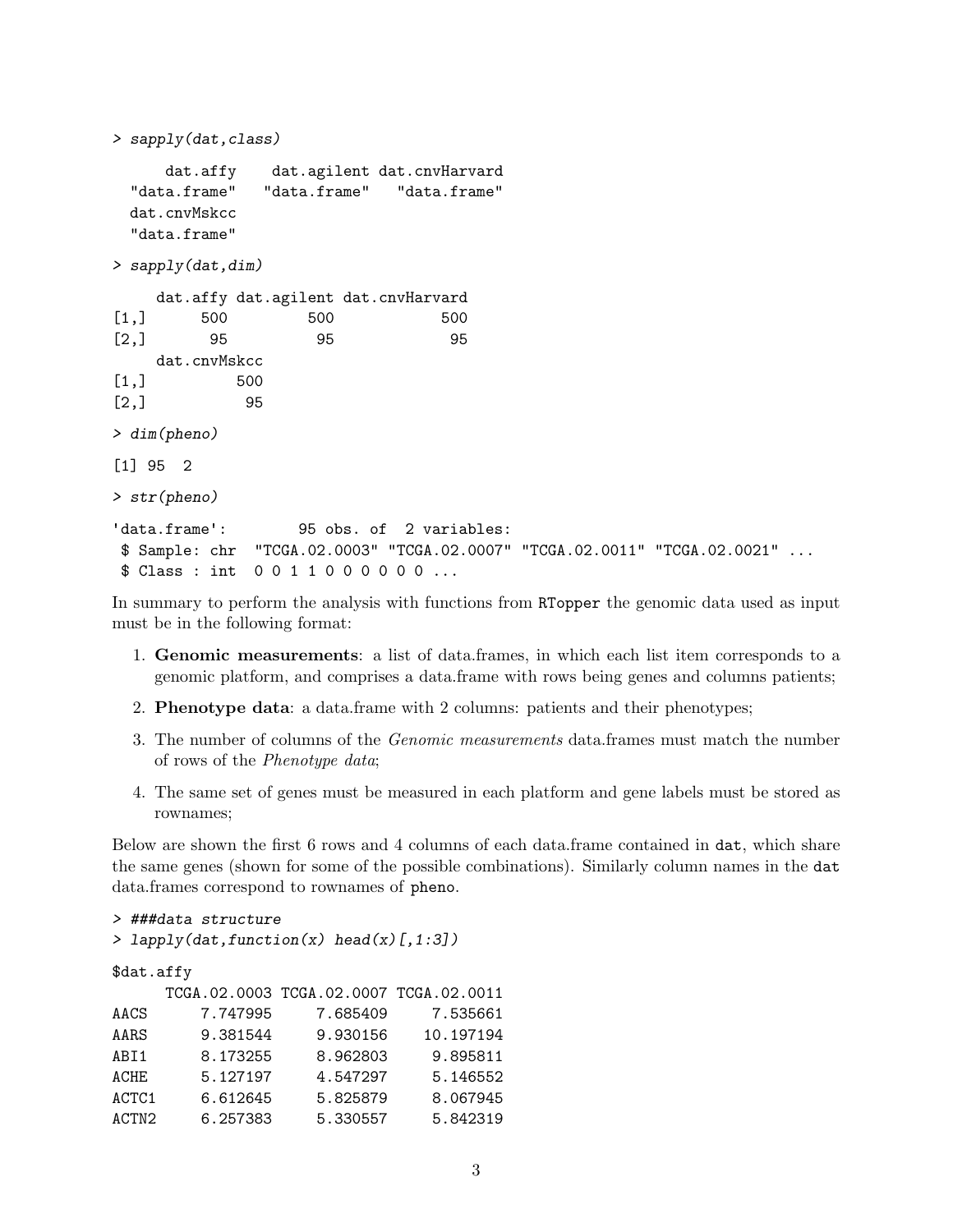#### \$dat.agilent

|                   |              | TCGA.02.0003 TCGA.02.0007 TCGA.02.0011 |             |
|-------------------|--------------|----------------------------------------|-------------|
| AACS              | $-1.0070000$ | $-1.1164000$                           | $-0.913000$ |
| AARS              | $-1.2665000$ | $-0.8981250$                           | 0.263500    |
| ABI1              | $-0.2765000$ | 0.3356250                              | 1.027250    |
| <b>ACHE</b>       | 0.4403750    | $-0.0222500$                           | 0.115000    |
| ACTC1             | 0.3641538    | 0.1234615                              | 1.046692    |
| ACTN <sub>2</sub> | 4.3348000    | 2.2278000                              | 3.330600    |

#### \$dat.cnvHarvard

|                   |               | TCGA.02.0003 TCGA.02.0007 TCGA.02.0011 |               |
|-------------------|---------------|----------------------------------------|---------------|
| AACS              | $-0.08273213$ | $-0.08917331$                          | $-0.02075644$ |
| AARS              | $-0.10233281$ | $-0.20620608$                          | $-0.05157664$ |
| ABI1              | $-0.86886659$ | $-0.01214599$                          | 0.59307754    |
| ACHE              | 0.31560002    | $-1.00166150$                          | $-0.14519639$ |
| ACTC1             | $-1.17495078$ | $-0.26698279$                          | $-0.95662761$ |
| ACTN <sub>2</sub> | $-0.11319016$ | $-0.09657971$                          | 0.02582138    |

#### \$dat.cnvMskcc

|                   |              | TCGA.02.0003 TCGA.02.0007 TCGA.02.0011 |                             |
|-------------------|--------------|----------------------------------------|-----------------------------|
| AACS              | $-0.0383875$ | $-0.09140000$                          | 0.008233333                 |
| AARS              | 0.0075600    | 0.02801667                             | 0.104850000                 |
| ABI1              | $-0.7006900$ | 0.21270000                             | 0.499472727                 |
| ACHE              | 0.8676000    | $-0.23970000$                          | 0.075000000                 |
| ACTC1             | $-0.9779500$ |                                        | $-0.11625000 - 0.692950000$ |
| ACTN <sub>2</sub> | $-0.1258571$ | $-0.05394444$                          | 0.010200000                 |

```
> sum(rownames(dat[[1]])%in%rownames(dat[[2]]))
```
[1] 500

```
> sum(rownames(dat[[2]])%in%rownames(dat[[3]]))
```
[1] 500

## <span id="page-3-0"></span>2.1 Creation of Functional Gene Sets

Functional Gene Sets (FGS) are list of genes that share a specific biological function. Examples of FGS are genes that operate in the same signaling pathway (*i.e.* Notch signaling genes), or that share the same biological function (i.e. Cell adhesion genes). FGS can be retrieved from various database, or can be construncted ad hoc. A convenient source of FGS are the R-Bioconductor metaData packages, and S4 classes and methods for handling FGS are provided by the GSEABase package. Below is shown a simple way to extract FGS from the human genome metaData package org.Hs.eg.db. As a general rule the name of the metaData package, without the .db extension, can be used a function to see the content of the package, as shown below:

> library(org.Hs.eg.db) > org.Hs.eg()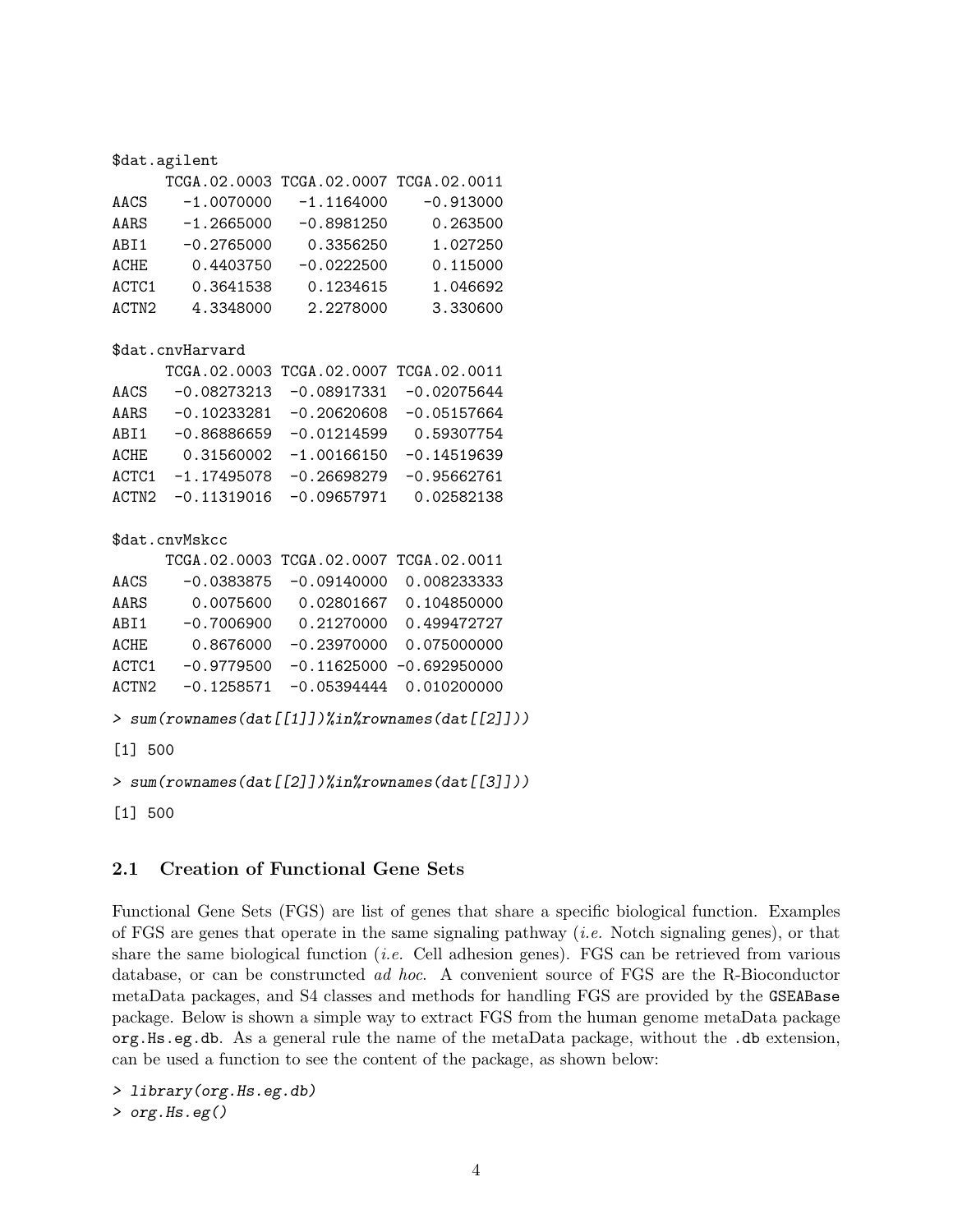Quality control information for org.Hs.eg:

This package has the following mappings:

org.Hs.egACCNUM has 33000 mapped keys (of 47721 keys) org.Hs.egACCNUM2EG has 659838 mapped keys (of 659838 keys) org.Hs.egALIAS2EG has 103735 mapped keys (of 103735 keys) org.Hs.egCHR has 47232 mapped keys (of 47721 keys) org.Hs.egCHRLENGTHS has 93 mapped keys (of 93 keys) org.Hs.egCHRLOC has 23591 mapped keys (of 47721 keys) org.Hs.egCHRLOCEND has 23591 mapped keys (of 47721 keys) org.Hs.egENSEMBL has 26019 mapped keys (of 47721 keys) org.Hs.egENSEMBL2EG has 28553 mapped keys (of 28553 keys) org.Hs.egENSEMBLPROT has 19764 mapped keys (of 47721 keys) org.Hs.egENSEMBLPROT2EG has 95729 mapped keys (of 95729 keys) org.Hs.egENSEMBLTRANS has 20592 mapped keys (of 47721 keys) org.Hs.egENSEMBLTRANS2EG has 151194 mapped keys (of 151194 keys) org.Hs.egENZYME has 2230 mapped keys (of 47721 keys) org.Hs.egENZYME2EG has 975 mapped keys (of 975 keys) org.Hs.egGENENAME has 47721 mapped keys (of 47721 keys) org.Hs.egGO has 18229 mapped keys (of 47721 keys) org.Hs.egGO2ALLEGS has 18826 mapped keys (of 18826 keys) org.Hs.egGO2EG has 14714 mapped keys (of 14714 keys) org.Hs.egMAP has 36030 mapped keys (of 47721 keys) org.Hs.egMAP2EG has 2426 mapped keys (of 2426 keys) org.Hs.egOMIM has 15922 mapped keys (of 47721 keys) org.Hs.egOMIM2EG has 19966 mapped keys (of 19966 keys) org.Hs.egPATH has 5869 mapped keys (of 47721 keys) org.Hs.egPATH2EG has 229 mapped keys (of 229 keys) org.Hs.egPMID has 33407 mapped keys (of 47721 keys) org.Hs.egPMID2EG has 432400 mapped keys (of 432400 keys) org.Hs.egREFSEQ has 31749 mapped keys (of 47721 keys) org.Hs.egREFSEQ2EG has 180264 mapped keys (of 180264 keys) org.Hs.egSYMBOL has 47721 mapped keys (of 47721 keys) org.Hs.egSYMBOL2EG has 47711 mapped keys (of 47711 keys) org.Hs.egUCSCKG has 22871 mapped keys (of 47721 keys) org.Hs.egUNIGENE has 25320 mapped keys (of 47721 keys) org.Hs.egUNIGENE2EG has 27294 mapped keys (of 27294 keys) org.Hs.egUNIPROT has 19178 mapped keys (of 47721 keys)

Additional Information about this package:

DB schema: HUMAN\_DB DB schema version: 2.1 Organism: Homo sapiens Date for NCBI data: 2014-Sep19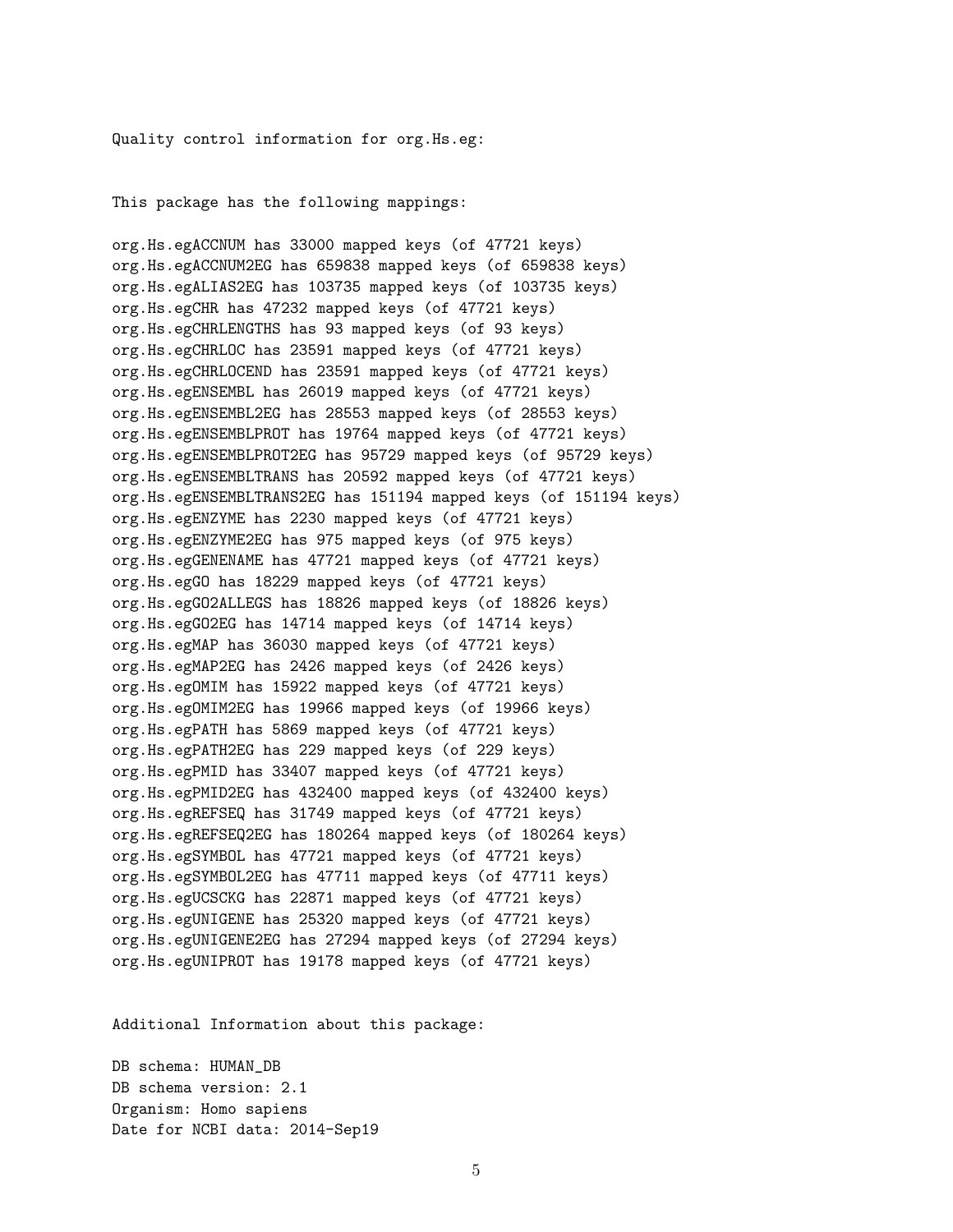Date for GO data: 20140913 Date for KEGG data: 2011-Mar15 Date for Golden Path data: 2010-Mar22 Date for Ensembl data: 2014-Aug6

For instance the org.Hs.egGO2ALLEGS environment contains the mapping of all ENTREZ Gene identifiers to the Gene Ontology Terms [\[1\]](#page-18-7), while org.Hs.egPATH2EG maps the identifiers to KEGG pathways [\[3\]](#page-18-8). The corresponding lists of FGS can be retrieve from the corresponding environments using the the R command as.list(), as shown below for KEGG and GO:

```
> kegg <- as.list(org.Hs.egPATH2EG)
> go <- as.list(org.Hs.egGO2ALLEGS)
> length(kegg)
[1] 229
> length(go)
[1] 18826
> str(key[1:5])List of 5
 $ 04610: chr [1:69] "2" "462" "623" "624" ...
 $ 00232: chr [1:7] "9" "10" "1544" "1548" ...
 $ 00983: chr [1:52] "9" "10" "978" "1066" ...
 $ 01100: chr [1:1130] "9" "10" "15" "18" ...
 $ 00380: chr [1:42] "15" "26" "38" "39" ...
> names(kegg)[1:5]
[1] "04610" "00232" "00983" "01100" "00380"
> str(go[1:5])List of 5
 $ GO:0000002: Named chr [1:23] "291" "1763" "1890" "3980" ...
  \ldots attr(*, "names")= chr [1:23] "TAS" "IDA" "TAS" "IEA" \ldots$ GO:0000003: Named chr [1:1031] "18" "49" "49" "49" ...
  \ldots attr(*, "names")= chr [1:1031] "IEA" "IEA" "IMP" "ISS" \ldots$ GO:0000012: Named chr [1:9] "3981" "7141" "7515" "23411" ...
  ..- attr(*, "names")= chr [1:9] "IDA" "IDA" "IEA" "IMP" ...
 $ GO:0000018: Named chr [1:56] "604" "641" "641" "940" ...
  ..- attr(*, "names")= chr [1:56] "IEA" "IEA" "IMP" "IEA" ...
 $ GO:0000019: Named chr [1:4] "641" "4292" "4361" "10111"
  ..- attr(*, "names")= chr [1:4] "IEA" "IEA" "TAS" "IDA"
> names(go)[1:5]
[1] "GO:0000002" "GO:0000003" "GO:0000012"
[4] "GO:0000018" "GO:0000019"
```
In the kegg list genes are identified by their ENTREZ Gene identifiers, while in the dat genes are identified by their Gene Symbol. Below is an example of the code that can be used to perform the identifiers conversion, using only a subset of KEGG and GO FGS: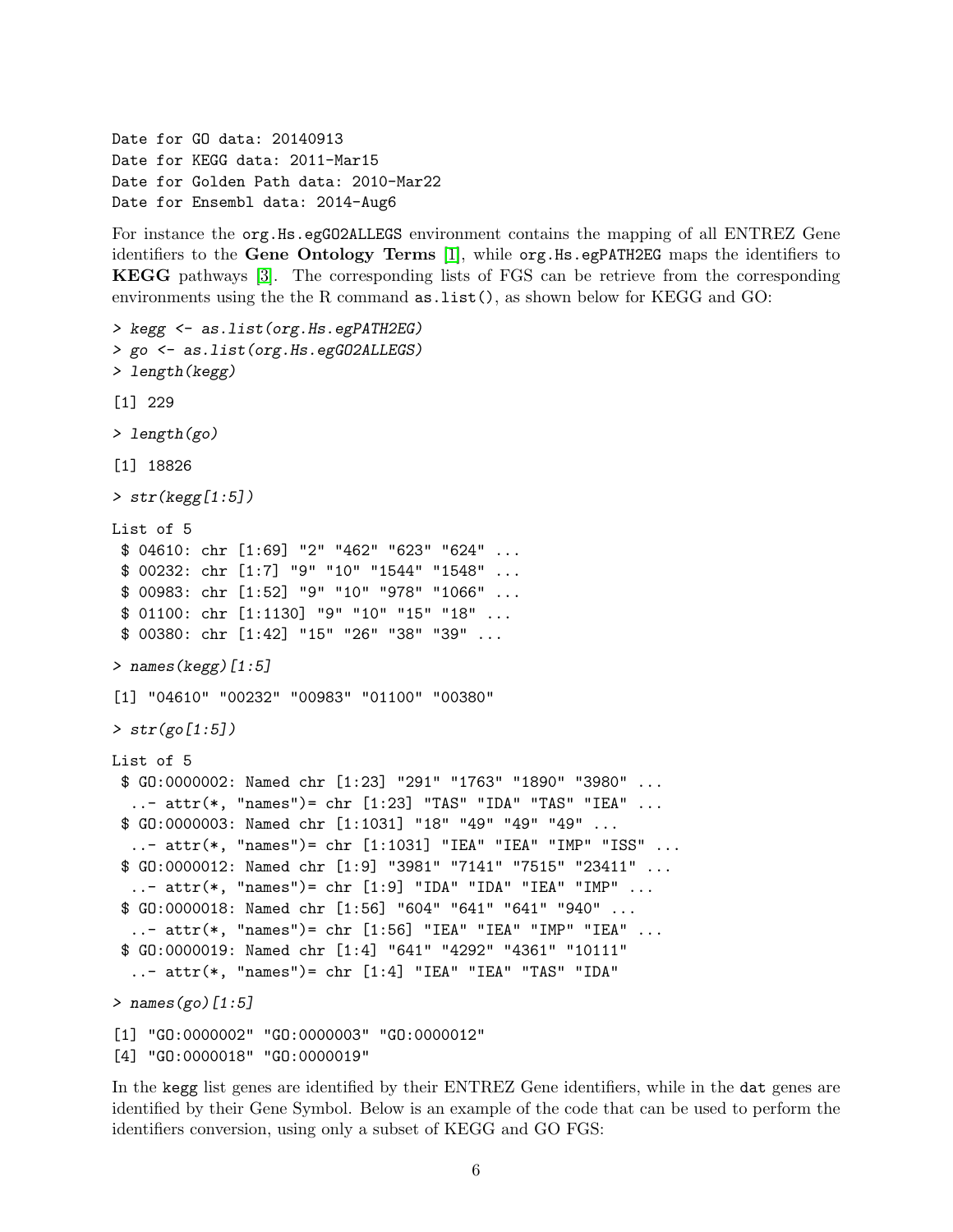```
> kegg <- lapply(kegg[sample(1:length(kegg),5)],function(x) unique(unlist(mget(x,org.Hs.egSYMB
> go <- lapply(go[sample(1:length(go),5)],function(x) unique(unlist(mget(x,org.Hs.egSYMBOL))))
> str(kegg)
List of 5
 $ 04640: chr [1:88] "ANPEP" "CD1A" "CD1B" "CD1C" ...
 $ 05143: chr [1:35] "APOA1" "FAS" "FASLG" "F2RL1" ...
 $ 04650: chr [1:136] "FAS" "FASLG" "ARAF" "BID" ...
 $ 05212: chr [1:70] "AKT1" "AKT2" "ARAF" "BAD" ...
 $ 04710: chr [1:22] "ARNTL" "CRY1" "CRY2" "CSNK1D" ...
\frac{1}{\sqrt{2}} str(go)
List of 5
 $ GO:0032728: chr [1:22] "POLR3D" "DDX3X" "IRF1" "IRF3" ...
 $ GO:0045401: chr [1:2] "FCER1A" "SYK"
 $ GO:0060077: chr [1:9] "GABRG2" "GLRA1" "GPHN" "IGSF9B" ...
 $ GO:0090317: chr [1:78] "ANXA13" "APOD" "BARD1" "BMP7" ...
 $ GO:0042393: chr [1:132] "APBB1" "AIRE" "ATRX" "BRDT" ...
```
Finally, it is also possible to annotate FGS, mapping pathways identifiers to pathway names, as shown below for KEGG, using the KEGG.db.

> library(KEGG.db)  $>$  KEGG() Quality control information for KEGG:

This package has the following mappings:

KEGGENZYMEID2GO has 4169 mapped keys (of 4169 keys) KEGGEXTID2PATHID has 75100 mapped keys (of 75100 keys) KEGGGO2ENZYMEID has 5220 mapped keys (of 5220 keys) KEGGPATHID2EXTID has 3152 mapped keys (of 3152 keys) KEGGPATHID2NAME has 390 mapped keys (of 390 keys) KEGGPATHNAME2ID has 390 mapped keys (of 390 keys)

Additional Information about this package:

DB schema: KEGG\_DB DB schema version: 2.1 Date for KEGG data: 2011-Mar15 > names(kegg) <- paste(names(kegg),unlist(mget(names(kegg),KEGGPATHID2NAME)),sep=".") > names(kegg) [1] "04640.Hematopoietic cell lineage" [2] "05143.African trypanosomiasis"

[3] "04650.Natural killer cell mediated cytotoxicity"

[4] "05212.Pancreatic cancer"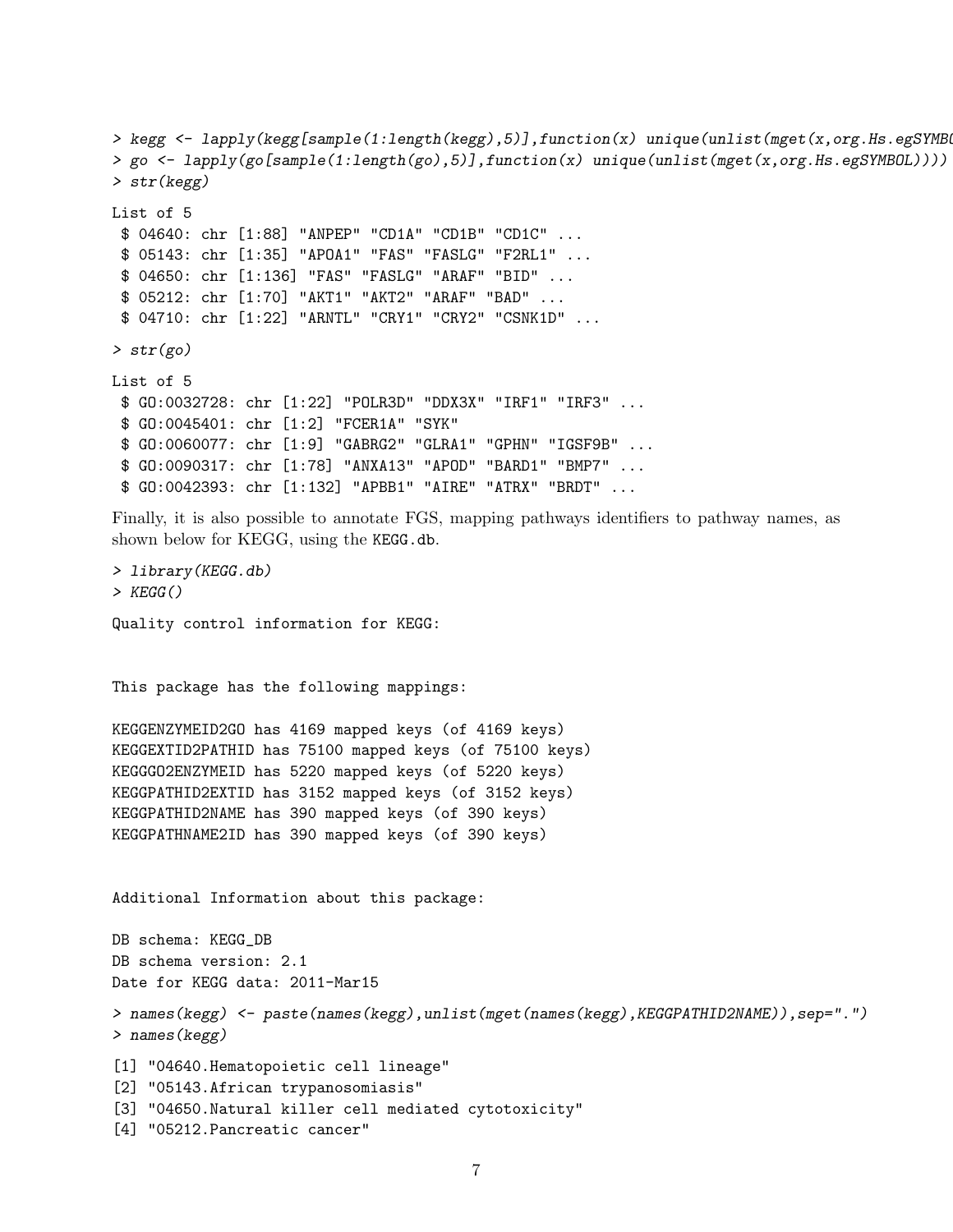[5] "04710. Circadian rhythm - mammal"

Similarly GO Terms can be retrieved from the GO.db (please refer to the vignettes of the corresponding packages for details).

```
> library(GO.db)
> GO()
Quality control information for GO:
```
This package has the following mappings:

GOBPANCESTOR has 26501 mapped keys (of 26501 keys) GOBPCHILDREN has 15267 mapped keys (of 26501 keys) GOBPOFFSPRING has 15267 mapped keys (of 26501 keys) GOBPPARENTS has 26501 mapped keys (of 26501 keys) GOCCANCESTOR has 3599 mapped keys (of 3599 keys) GOCCCHILDREN has 1200 mapped keys (of 3599 keys) GOCCOFFSPRING has 1200 mapped keys (of 3599 keys) GOCCPARENTS has 3599 mapped keys (of 3599 keys) GOMFANCESTOR has 9807 mapped keys (of 9807 keys) GOMFCHILDREN has 1991 mapped keys (of 9807 keys) GOMFOFFSPRING has 1991 mapped keys (of 9807 keys) GOMFPARENTS has 9807 mapped keys (of 9807 keys) GOOBSOLETE has 1901 mapped keys (of 1901 keys) GOTERM has 39908 mapped keys (of 39908 keys)

Additional Information about this package:

```
DB schema: GO_DB
DB schema version: 2.1
Date for GO data: 20140913
> names(go) <- paste(names(go),Term(names(go)),sep=".")
> names(go)
[1] "GO:0032728.positive regulation of interferon-beta production"
[2] "GO:0045401.positive regulation of interleukin-3 biosynthetic process"
[3] "GO:0060077.inhibitory synapse"
[4] "GO:0090317.negative regulation of intracellular protein transport"
[5] "GO:0042393.histone binding"
```
Finally we can be combine the two FGS collections into a named list for further used in GSE analysis (see below).

```
> fgsList <- list(go=go,kegg=kegg)
```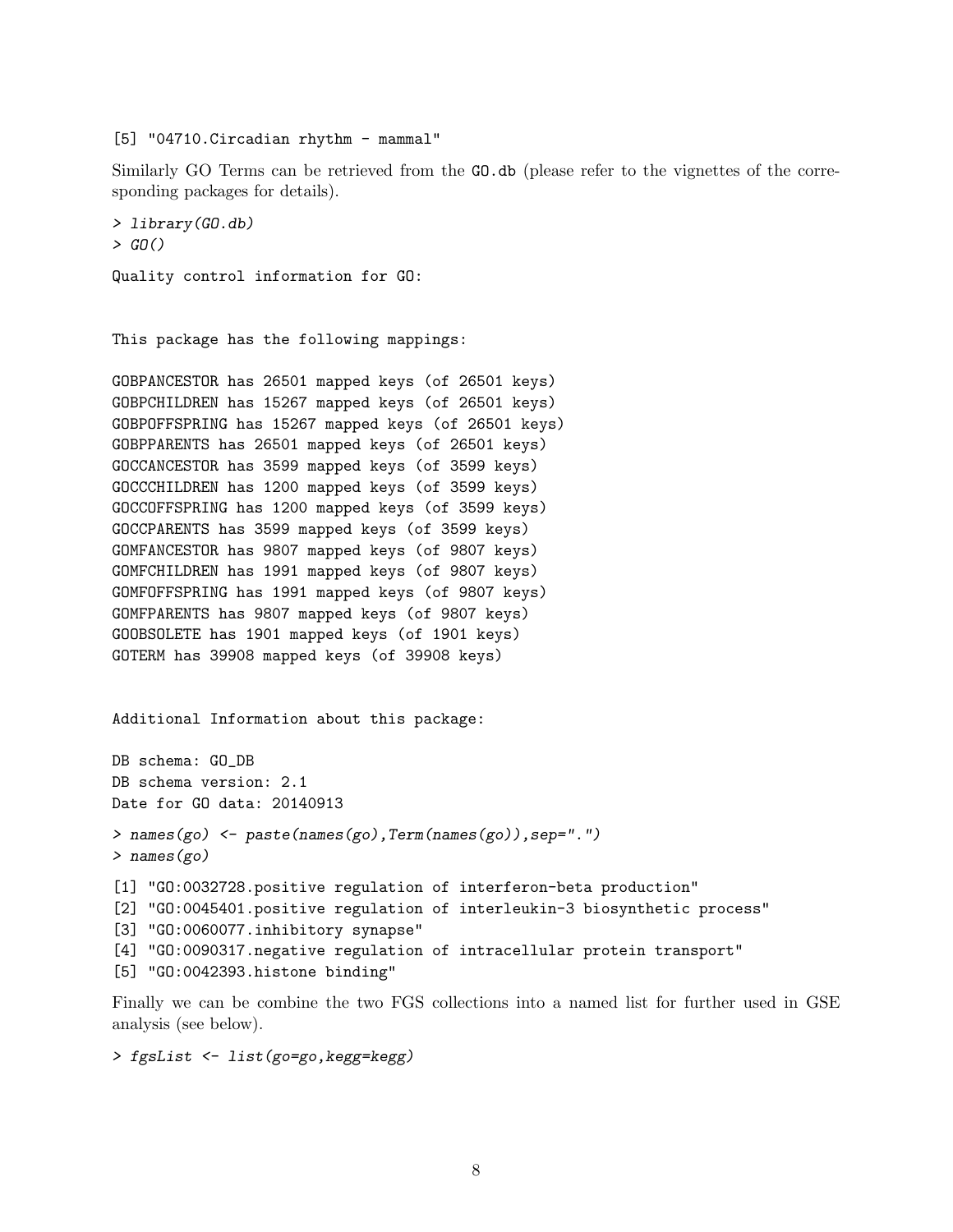# <span id="page-8-0"></span>3 Data analysis with RTopper

To compute gene-to-phenotype association scores the first step required is the convertion of the data into a list, where each list item corresponds to a gene, and comprises a data.frame with the rows being patients, and columns being measurements for each data type, along with the class phenotype (the response). Importantly each element of the list with the data should have the same genes and patients.

The convertToDr function is used to make such conversion. Below is a short description of the arguments to this function:

- dataIntersection: a list of data.frames containing the same set of patients(columns) and genes (rows)
- response: a data.frame indicating patients' phenotypic class;
- nPlatforms: the number of platforms;

This can be achieved as follows using our examples data:

```
> dataDr <- convertToDr(dat, pheno, 4)
> class(dataDr)
[1] "list"
> length(dataDr)
[1] 500
> names(dataDr)[1:5]
[1] "AACS" "AARS" "ABI1" "ACHE" "ACTC1"
> str(dataDr[1:2])List of 2
 $ AACS:'data.frame': 95 obs. of 5 variables:
  ..$ dat.affy : num [1:95] 7.75 7.69 7.54 7.3 7.01 ...
  ..$ dat.agilent : num [1:95] -1.007 -1.116 -0.913 -1.061 -1.775 ...
  ..$ dat.cnvHarvard: num [1:95] -0.0827 -0.0892 -0.0208 -0.1811 -0.0625 ...
  ..$ dat.cnvMskcc : num [1:95] -0.03839 -0.0914 0.00823 0.03456 0.0573 ...
  ..$ response : int [1:95] 0 0 1 1 0 0 0 0 0 0 ...
 $ AARS:'data.frame': 95 obs. of 5 variables:
  ..$ dat.affy : num [1:95] 9.38 9.93 10.2 9.54 9.37 ...
  ..$ dat.agilent : num [1:95] -1.266 -0.898 0.264 -0.599 -1.437 ...
  ..$ dat.cnvHarvard: num [1:95] -0.1023 -0.2062 -0.0516 -0.0923 -0.1199 ...
  ..$ dat.cnvMskcc : num [1:95] 0.00756 0.02802 0.10485 0.0841 0.12262 ...
  ..$ response : int [1:95] 0 0 1 1 0 0 0 0 0 0 ...
```
It is now possible to compute gene-to-phenotype association scores, using as input the gene-centered list produced by convertToDr. Therefore the computeDrStat function assumes that each genecentered data.frame contains a column (the last one) called 'response', as created by the convertToDr. Below is a short description of the arguments to this function: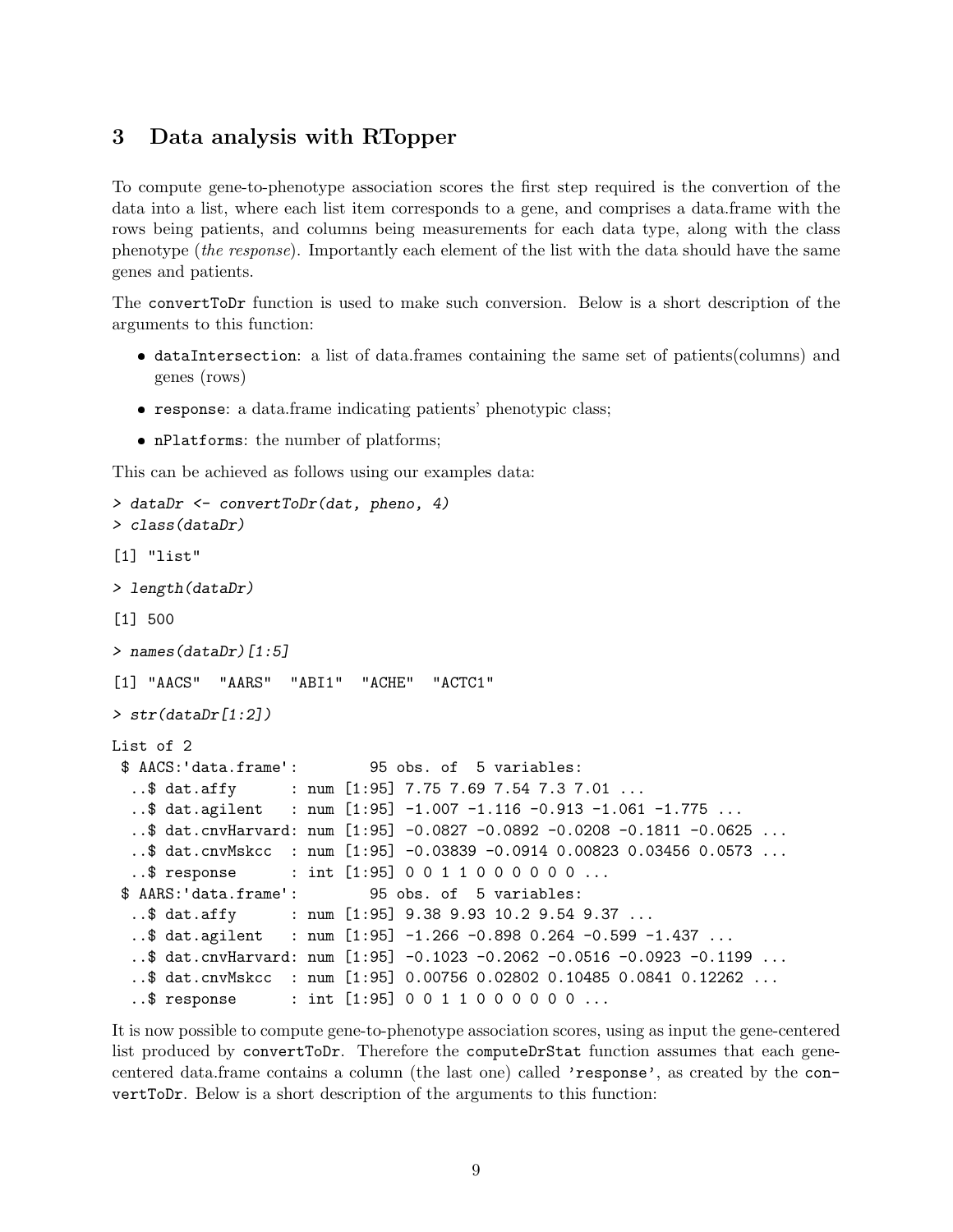- data: a list of data.frames, one for each gene analyzed, contining the the genomic measurements from all platforms (by column) for all the patients (by row), along with the phenotypic response;
- columns: a numeric vector indicating column indexes corresponding the genomic measurements to be used for computing the gene-to-phenotype association scores; the default is columns =  $c(1:(ncol(data) - 1))$ , assuming the phenotypic response to be the last column;
- method: the method used to compute the association score;
- integrate: logical, whether an integrated gene-to-phenotype score should be computed, or separate scores for each platform/data sets specified by columns;

In the current implementation of the RTopper there are three methods for computing gene-tophenotype association scores:

- 1. dev: this approach computes the score as the difference of deviances (as described in Tyekucheva et al, manuscript under review [\[9\]](#page-18-9));
- 2. aic: this approach computes the score as the Akaike information criterion for model selection;
- 3. bic: this approach computes the score as the penalized likelihood ratio;

#### <span id="page-9-0"></span>3.1 Integrated Gene-to-Phenotype score computation

This approach first integrates genomic data across platform, and subsequently perform GSE to identify the FGS most strongly associated with the integrated score. Below is an example of application to compute the gene-to-phenotype association scores for 4 data type simultaneously:

```
> bicStatInt \leq computeDrStat(dataDr, columns = c(1:4), method="bic", integrate = TRUE)
> names(bicStatInt)
[1] "integrated"
> str(bicStatInt)
List of 1
 $ integrated: Named num [1:500] -11.43 -15.93 -8.85 -13.52 -7.26 ...
  \ldots attr(*, "names")= chr [1:500] "AACS" "AARS" "ABI1" "ACHE" \ldots
```
#### <span id="page-9-1"></span>3.2 Separate Gene-to-Phenotype score computation

This approach first computes computes gene-to-phenotype score separately for each platform, uses the scores to perform separate GSE analysis in each platform for identifying the FGS most strongly associated with the score, and finally integrates the results from GSE analysis, Below is an example of this approach:

```
> bicStatSep \leq computeDrStat(dataDr, columns = c(1:4), method="bic", integrate = FALSE)
> names(bicStatSep)
```
[1] "dat.affy" "dat.agilent" [3] "dat.cnvHarvard" "dat.cnvMskcc"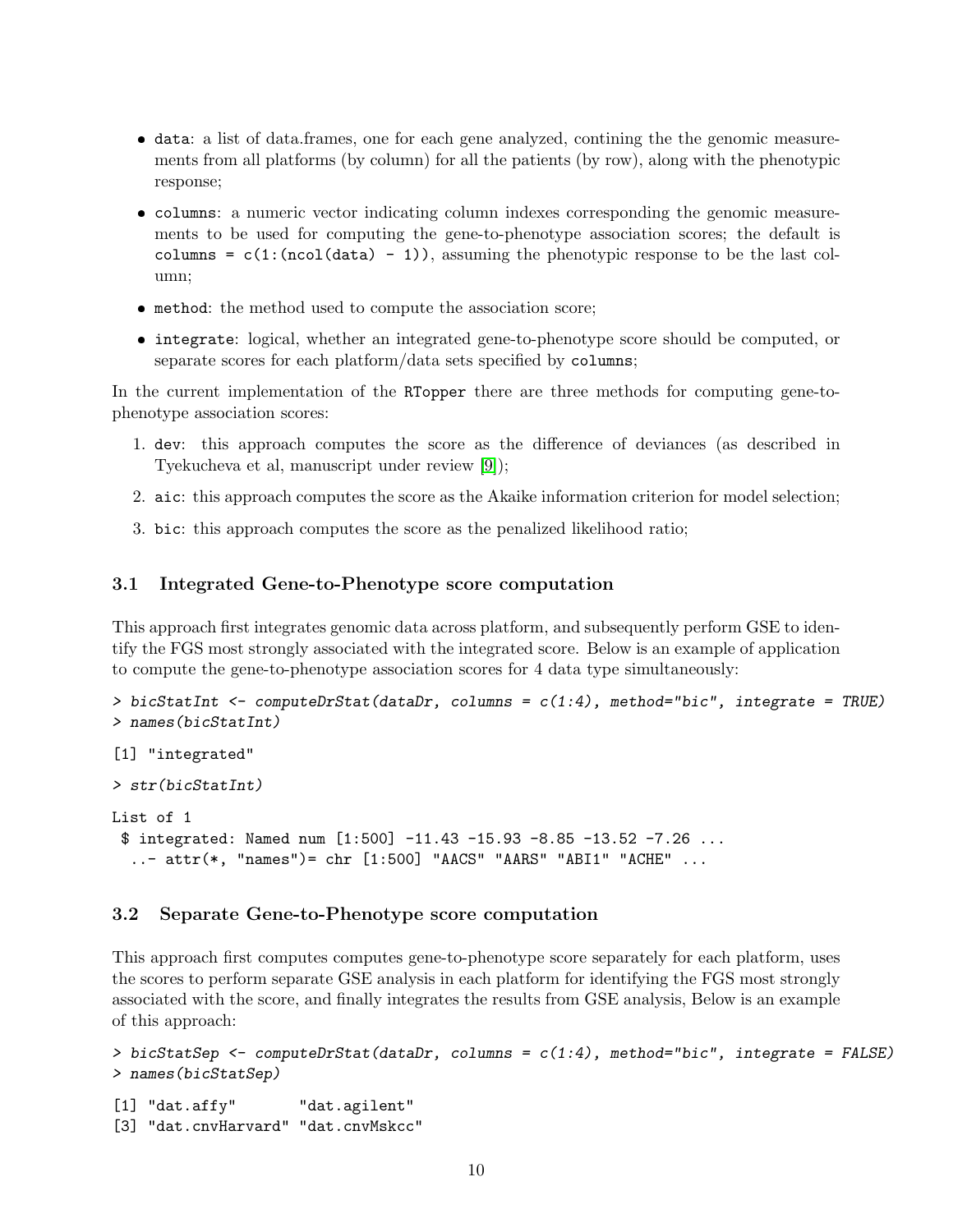```
> str(bicStatSep)
List of 4
 $ data.affy : Named num [1:500] 0.545 -4.269 -2.334 -4.471 -3.625 ...
  ..- attr(*, "names")= chr [1:500] "AACS" "AARS" "ABI1" "ACHE" ...
 $ data.7 dat.agilent : Named num [1:500] -3.57 -4.5 -3.66 -4.52 -1.05 ...
  \ldots attr(*, "names")= chr [1:500] "AACS" "AARS" "ABI1" "ACHE" \ldots$ dat.cnvHarvard: Named num [1:500] -4.49 -3.64 3.13 -3.26 -2.57 ...
  ..- attr(*, "names")= chr [1:500] "AACS" "AARS" "ABI1" "ACHE" ...
 $ dat.cnvMskcc : Named num [1:500] -4.53 -4.48 2.1 -2.55 -4.25 ...
  ..- attr(*, "names")= chr [1:500] "AACS" "AARS" "ABI1" "ACHE" ...
```
## <span id="page-10-0"></span>3.3 Gene Set Enrichment using integrated and separate score

After the gene-to-phenotype scores have been obtained it is possible to perform a GSE analysis. To this end we will use the runBatchGSE function, as shown below. This function enables to perform GSE analysis over multiple collections of FGS, and over multiple ranking statistics. In the current implementation of the runBatchGSE the default is performing the enrichment analysis using the geneSetTest function from the limma package, and most of the arguments passed to runBatchGSE are indeed passed to geneSetTest (see the relative help for the details).

As an alternative the user can also define his own function to test for FGS enrichment, passing the selection of genes within the FGS and the ranking ranking statistics in the same way as done for geneSetTest. In this tutorial we apply geneSetTest in order to perform a Wilcoxon rank-sum test, using the absolute value of the gene-to-phenotype scores as the ranking statistics.

#### > args(runBatchGSE)

```
function (dataList, fgsList, ...)
NULL
```
Below a short description of the arguments that can be passed to this function:

- dataList: a list containing gene-to-phenotype scores to be used as ranking statistics in the GSE analysis;
- fgsList: a list of FGS collection, in which each element is a list of character vectors, one for each gene set;
- ...: any other argument to be passed to lower level functions, including the lower level enrichment function to be used (like the geneSetTest function from the limma package, which is used as the default);
- absolute: logical specifying whether the absolute values of the ranking statistics should be used in the test (the default being TRUE);
- gseFunc: a function to perform GSE analysis, when not specified (the default) the gene-SetTest from the limma package is used. When a function is specified, the membership of the analyzed genes to a FGS, and the ranking statistics must be defined in the same way this is done for geneSetTest, and the new function must return an integer (usually a p-value) (see the help for geneSetTest in the limma package)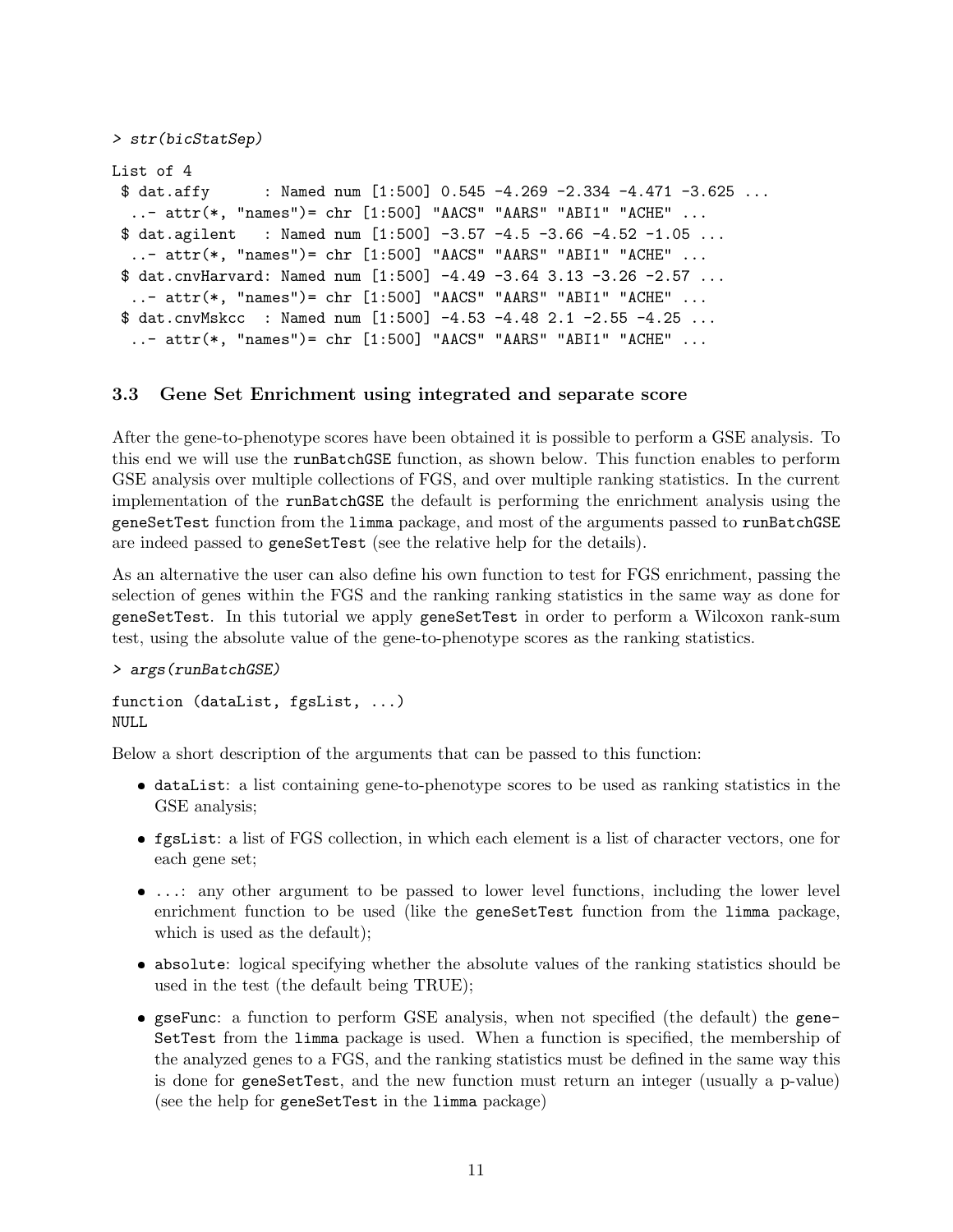Below are few examples to perform Wilcoxon rank-sum test over multiple FGS collections, and over multiple ranking statistics, usin the runBatchGSE. To this end we will use the KEGG and GO collections created above, and the separate and integrated gene-to-phenotype scores computed using the computeDrStat. The output of this function is a named list of lists, containing an element for each ranking statistics considered in the input. Each one of these elements, in turn, is another list, containing the GSE results for each collection sets. In the examples below we will therefore obtain a list of length one in the case ot the integrated gene-to-phenotype score, and a list of length four (on element for each genomic platform) in the case of the separate scores. For all the rankings we will obtain GSE result for both the collections of FGS.

# <span id="page-11-0"></span>3.4 INTEGRATION + GSE

The integrated gene-to-phenotype scores we have computed can be used to perform a GSE analysis. Below are reported few examples, using the default options, as well as passing several specific arguments to geneSetTest (see the relative help for details).

## <span id="page-11-1"></span>3.4.1 One-sided Wilcoxon rank-sum test using absolute ranking statistics

This can be accomplished by calling the runBatchGSE with default values, or by specifying each argument, as shown below:

```
> gseABS.int <- runBatchGSE(dataList=bicStatInt, fgsList=fgsList)
> gseABS.int <- runBatchGSE(dataList=bicStatInt, fgsList=fgsList,
                                   absolute=TRUE, type="f", alternative="mixed")
```
## <span id="page-11-2"></span>3.4.2 One-sided Wilcoxon rank-sum test using signed ranking statistics

When the signed ranking statistics has a sign, it is possible to perform a one-sided test assensing both tails separately, as well as a two-sided test. This can be accomplished by passing the corresponding arguments to runBatchGSE, as shown below:

```
> gseUP.int <- runBatchGSE(dataList=bicStatInt, fgsList=fgsList,
+ absolute=FALSE, type="t", alternative="up")
> gseDW.int <- runBatchGSE(dataList=bicStatInt, fgsList=fgsList,
+ absolute=FALSE, type="t", alternative="down")
> gseBOTH.int <- runBatchGSE(dataList=bicStatInt, fgsList=fgsList,
+ absolute=FALSE, type="t", alternative="either")
```
#### <span id="page-11-3"></span>3.4.3 Performing a simulation-based GSE test

It is also possible to perform an enrichment analysis comparing each FGS to randomly selected gene lists of the same size of the FGS. In this case the p-value is computed by simulation as the proportion of times the mean of the statistics in the FGS is smaller (or larger) than in the nsim random simulated sets of genes.

```
> gseABSsim.int <- runBatchGSE(dataList=bicStatInt, fgsList=fgsList,
+ absolute=TRUE, type="f", alternative="mixed",
```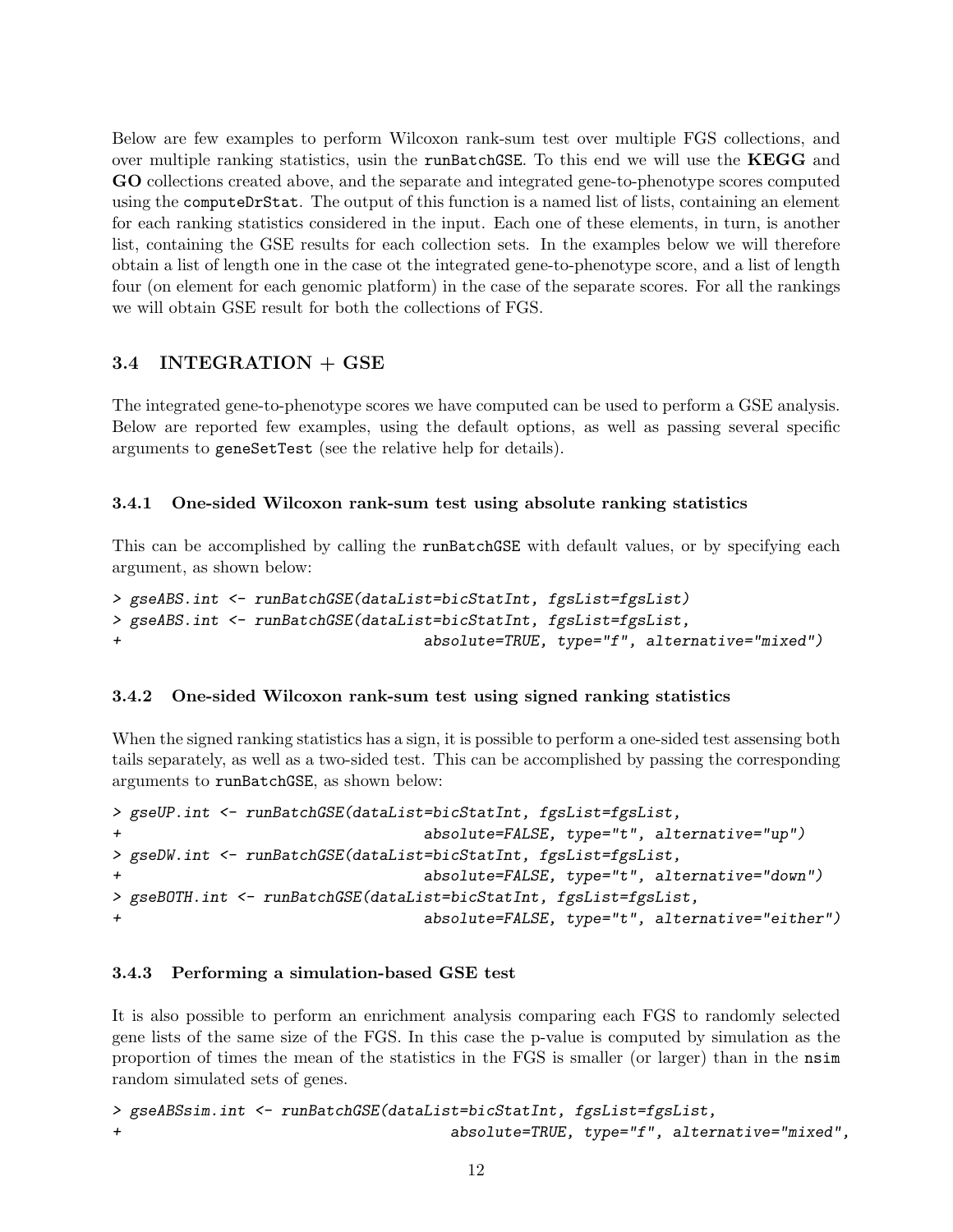```
ranks.only=FALSE, nsim=1000)
> gseUPsim.int <- runBatchGSE(dataList=bicStatInt, fgsList=fgsList,
                               absolute=FALSE, type="t", alternative="up",
+ ranks.only=FALSE, nsim=1000)
```
Results from this analysis are named lists of lists, as shown below:

```
> str(gseUP.int)
List of 1
 $ integrated:List of 2
  ..$ go : Named num [1:5] 0.189 NA 0.829 0.111 0.957
  ....- attr(*, "names")= chr [1:5] "GO:0032728.positive regulation of interferon-beta product
  ..$ kegg: Named num [1:5] 0.901 0.221 0.666 0.193 0.506
  .. ..- attr(*, "names")= chr [1:5] "04640.Hematopoietic cell lineage" "05143.African trypanos
> gseABSsim.int
$integrated
$integrated$go
        GO:0032728.positive regulation of interferon-beta production
                                                           0.74925075
GO:0045401.positive regulation of interleukin-3 biosynthetic process
                                                                   NA
                                        GO:0060077.inhibitory synapse
                                                           0.23276723
   GO:0090317.negative regulation of intracellular protein transport
                                                           0.84415584
                                           GO:0042393.histone binding
                                                           0.05194805
$integrated$kegg
               04640.Hematopoietic cell lineage
                                      0.08991009
                  05143.African trypanosomiasis
                                      0.75924076
04650.Natural killer cell mediated cytotoxicity
                                      0.38261738
                        05212.Pancreatic cancer
                                      0.75024975
                04710. Circadian rhythm - mammal
                                      0.62937063
```
#### <span id="page-12-0"></span>3.4.4 Passsing alternative enrichment functions to runBatchGSE

Below is show how to define and pass alternative enrichment functions to runBatchGSE. We will first show how to use the limma wilcoxGST function, which is a synonym for geneSetTest using ranks.only=TRUE and type="t".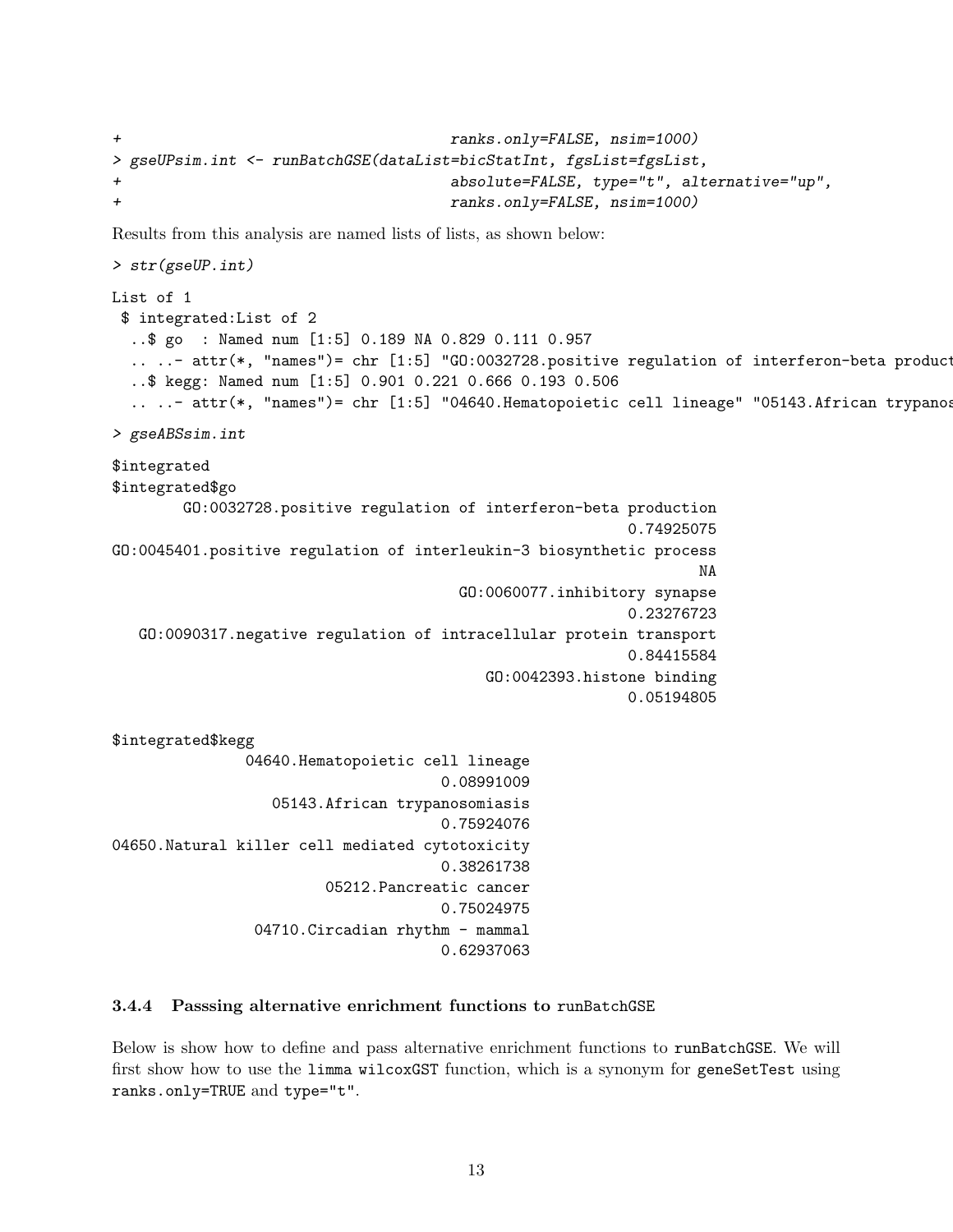```
> library(limma)
> gseUP.int.2 <- runBatchGSE(dataList=bicStatInt, fgsList=fgsList,
                                    + absolute=FALSE, gseFunc=wilcoxGST, alternative="up")
```
As shown below this approach will return the same results obtained with geneSetTest passing appropriate arguments.

```
> str(gseUP.int.2)
List of 1
 $ integrated:List of 2
  ..$ go : Named num [1:5] 0.189 NA 0.829 0.111 0.957
  ....- attr(*, "names")= chr [1:5] "G0:0032728.positive regulation of interferon-beta product
  ..$ kegg: Named num [1:5] 0.901 0.221 0.666 0.193 0.506
  .. ..- attr(*, "names")= chr [1:5] "04640.Hematopoietic cell lineage" "05143.African trypanos
```

```
> all(gseUP.int.2$go==gseUP.int$go)
```
[1] TRUE

We can finally also pass any new user-defined enrichment function, provided that the arguments are passed in the same way as with geneSetTest, as shown below using the Fisher's exact test, and a threshold for defining the list of differentially expressed genes.

```
> gseFunc <- function (selected, statistics, threshold) {
+ diffExpGenes <- statistics > threshold
+ tab <- table(diffExpGenes, selected)
+ pVal <- fisher.test(tab)[["p.value"]]
+ }
> gseUP.int.3 <- runBatchGSE(dataList=bicStatInt, fgsList=fgsList,
+ absolute=FALSE, gseFunc=gseFunc, threshold=7.5)
```
As shown below this approach will test for over-represtation of the a specific gene set within the genes defined as differentially expressed (in our example the genes showing an integrated association score larger than 7.5). Results are somewhat comparable to what obtained using the Wilcoxon rank-sum test.

```
> str(gseUP.int.3)
```

```
List of 1
 $ integrated:List of 2
  ..$ go : Named num [1:5] 1 NA 1 1 1
  ....- attr(*, "names")= chr [1:5] "GO:0032728.positive regulation of interferon-beta product
  ..$ kegg: Named num [1:5] 1 1 1 1 1
  .. \ldots attr(*, "names")= chr [1:5] "04640.Hematopoietic cell lineage" "05143.African trypanos
```
> data.frame(fisher=gseUP.int.3\$integrated\$kegg,wilcoxon=gseUP.int\$integrated\$kegg)

|                                                  | fisher |
|--------------------------------------------------|--------|
| 04640.Hematopoietic cell lineage                 |        |
| 05143. African trypanosomiasis                   |        |
| 04650. Natural killer cell mediated cytotoxicity |        |
| 05212. Pancreatic cancer                         |        |
| 04710. Circadian rhythm - mammal                 |        |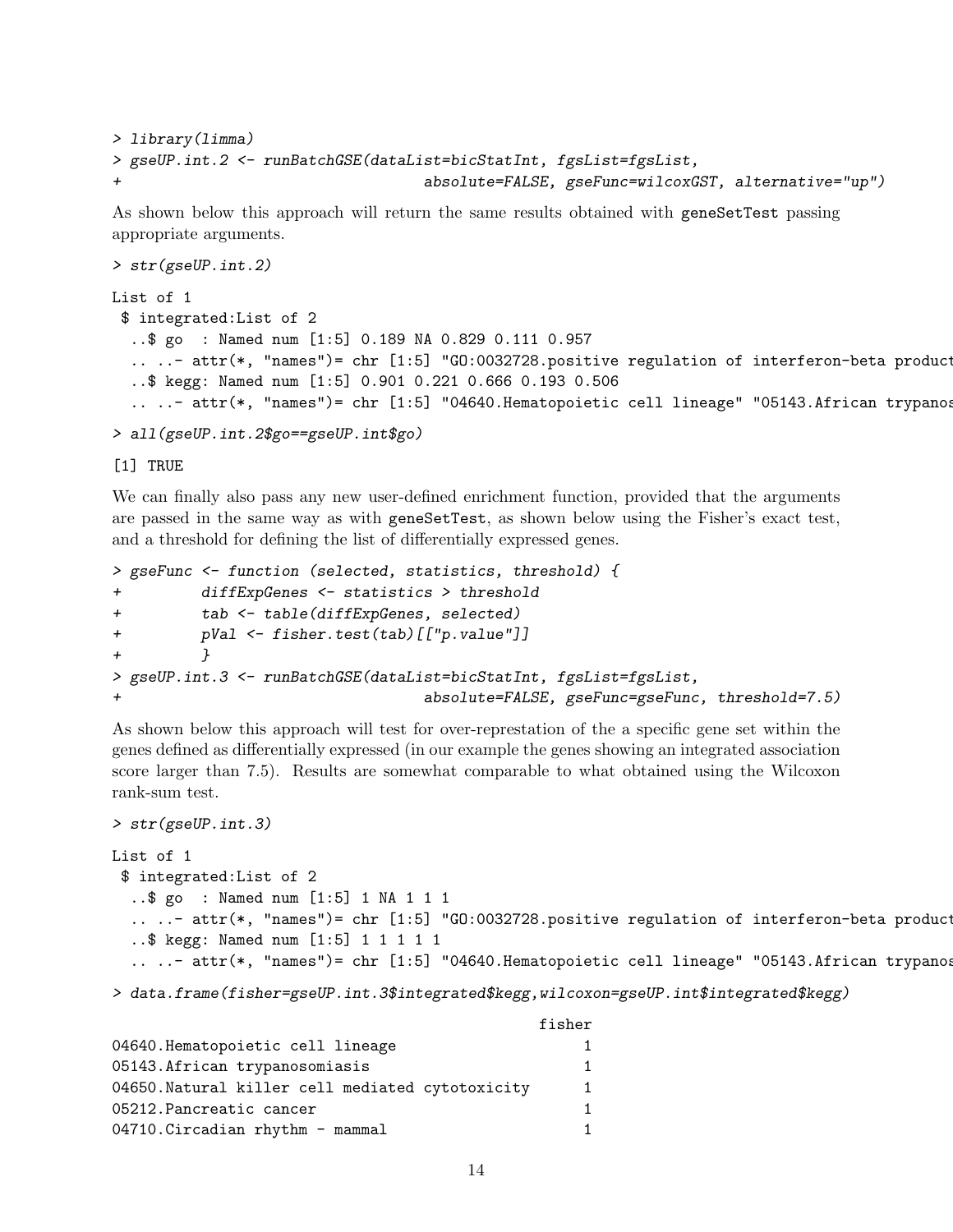|                                                            | wilcoxon  |
|------------------------------------------------------------|-----------|
| 04640.Hematopoietic cell lineage                           | 0.9008354 |
| 05143. African trypanosomiasis                             | 0.2209371 |
| 04650. Natural killer cell mediated cytotoxicity 0.6662383 |           |
| 05212. Pancreatic cancer                                   | 0.1932376 |
| 04710. Circadian rhythm - mammal                           | 0.5063956 |

### <span id="page-14-0"></span>3.5 GSE + INTEGRATION

The individual gene-to-phenotype scores computed for each platform can be similarly used to perform separate GSE analyses for each considered genomic platform, applying the same code and functions used to perform GSE analysis in the **INTEGRATION**  $+$  **GSE** approach above.

```
> gseABS.sep <- runBatchGSE(dataList=bicStatSep, fgsList=fgsList)
```
This step of GSE analysis on separate platform is then followed by GSE results integration, which is achieved using the combineGSE function, which summarizes the individual p-values from the tests. To this end different methods are available, including the computation of the geometric or arithmetic means, the use of the median, the selection of the minimun or the maximum p-value, and the random selection (respectively geometricMean, mean, median, min, max, and random). Few examples are shown below:

```
> gseABS.geoMean.sep <- combineGSE(gseABS.sep, method="geometricMean")
> gseABS.max.sep <- combineGSE(gseABS.sep, method="max")
```
Also in this case the results from the combination are named lists of lists, as shown below:

```
> names(gseABS.sep)
[1] "dat.affy" "dat.agilent"
[3] "dat.cnvHarvard" "dat.cnvMskcc"
> str(gseABS.sep)
List of 4
 $ dat.affy :List of 2
  ..$ go : Named num [1:5] 0.8833 NA 0.0612 0.4284 0.1432
  ....- attr(*, "names")= chr [1:5] "GO:0032728.positive regulation of interferon-beta product
  ..$ kegg: Named num [1:5] 0.85 0.829 0.177 0.402 0.778
  .. ..- attr(*, "names")= chr [1:5] "04640.Hematopoietic cell lineage" "05143.African trypanos
 $ dat.agilent :List of 2
  ..$ go : Named num [1:5] 0.9171 NA 0.0525 0.8258 0.2779
  ....- attr(*, "names")= chr [1:5] "GO:0032728.positive regulation of interferon-beta product
  ..$ kegg: Named num [1:5] 0.3079 0.9405 0.5931 0.6959 0.0803
  .. ..- attr(*, "names")= chr [1:5] "04640.Hematopoietic cell lineage" "05143.African trypanos
 $ dat.cnvHarvard:List of 2
  ..$ go : Named num [1:5] 0.111 NA 0.71 0.842 0.436
  ....- attr(*, "names")= chr [1:5] "GO:0032728.positive regulation of interferon-beta product
  ..$ kegg: Named num [1:5] 0.129 0.946 0.154 0.939 0.838
  .. ..- attr(*, "names")= chr [1:5] "04640.Hematopoietic cell lineage" "05143.African trypanos
 $ dat.cnvMskcc :List of 2
```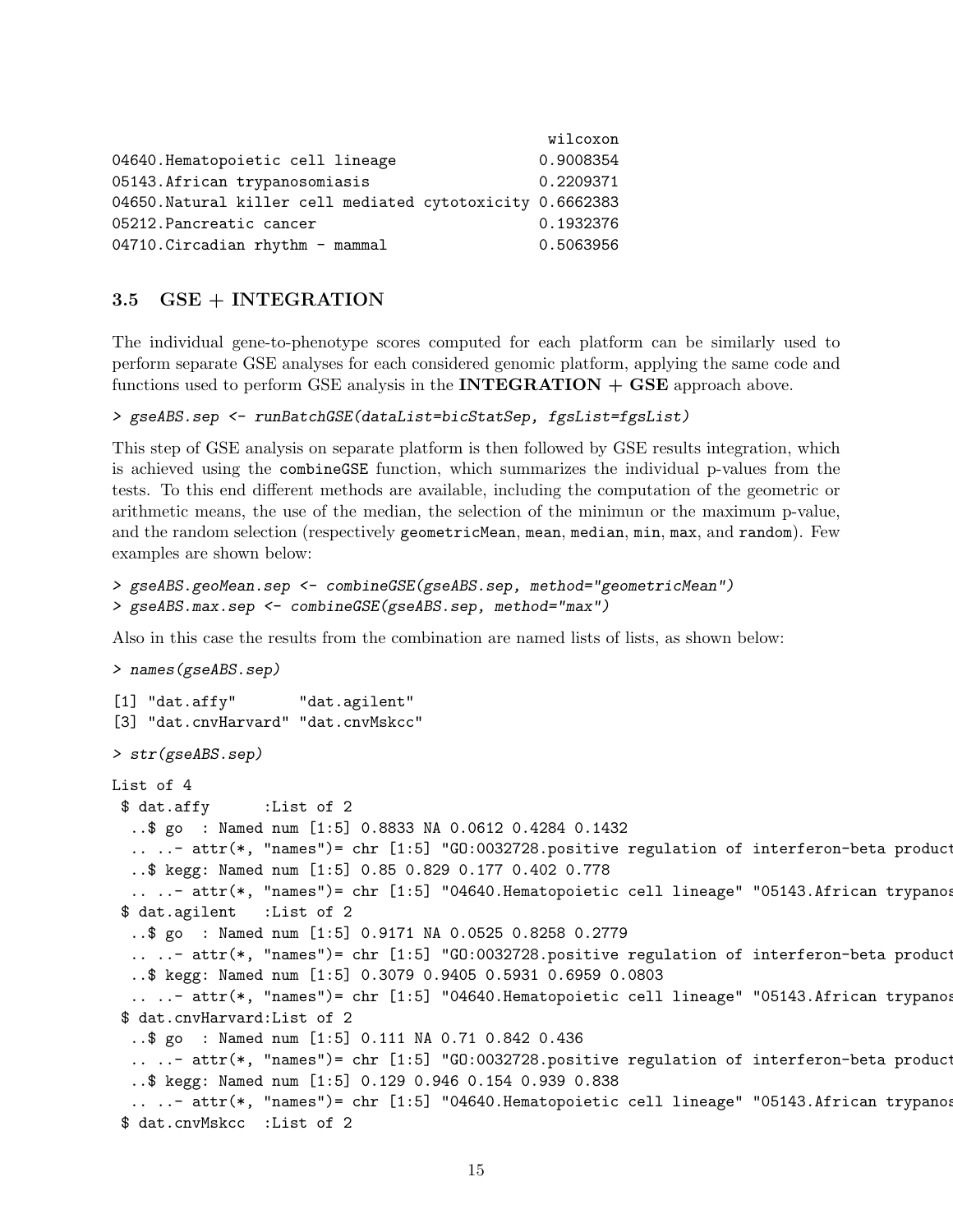```
..$ go : Named num [1:5] 0.246 NA 0.783 0.956 0.379
  ....- attr(*, "names")= chr [1:5] "GO:0032728.positive regulation of interferon-beta product
  ..$ kegg: Named num [1:5] 0.0766 0.5606 0.2272 0.9437 0.3865
  .. \ldots attr(*, "names")= chr [1:5] "04640.Hematopoietic cell lineage" "05143.African trypanos
> str(gseABS.geoMean.sep)
List of 1
 $ combinedScore:List of 2
  ..$ go : Named num [1:5] 0.386 NA 0.206 0.731 0.285
  ....- attr(*, "names")= chr [1:5] "GO:0032728.positive regulation of interferon-beta product
  ..$ kegg: Named num [1:5] 0.225 0.802 0.246 0.705 0.377
  .. \ldots attr(*, "names")= chr [1:5] "04640.Hematopoietic cell lineage" "05143.African trypanos
> gseABS.geoMean.sep
$combinedScore
$combinedScore$go
        GO:0032728.positive regulation of interferon-beta production
                                                            0.3861082
GO:0045401.positive regulation of interleukin-3 biosynthetic process
                                                                   NA
                                       GO:0060077.inhibitory synapse
                                                            0.2055781
   GO:0090317.negative regulation of intracellular protein transport
                                                            0.7305896
                                           GO:0042393.histone binding
                                                            0.2847636
$combinedScore$kegg
               04640.Hematopoietic cell lineage
                                      0.2253380
                  05143.African trypanosomiasis
                                       0.8018134
04650.Natural killer cell mediated cytotoxicity
                                      0.2461273
                        05212.Pancreatic cancer
                                      0.7053746
                04710. Circadian rhythm - mammal
                                      0.3771820
```
#### <span id="page-15-0"></span>3.6 Multiple testing correction

Finally the adjustPvalGSE enables to adjust the p-values computed by the runBatchGSE. This functions is an interface to the mt.rawp2adjp function from the multtest package.

> gseABS.int.BH <- adjustPvalGSE(gseABS.int) > gseABS.int.holm <- adjustPvalGSE(gseABS.int, proc = "Holm")

Also in this case the results after the adjustment are named lists of lists, as shown below: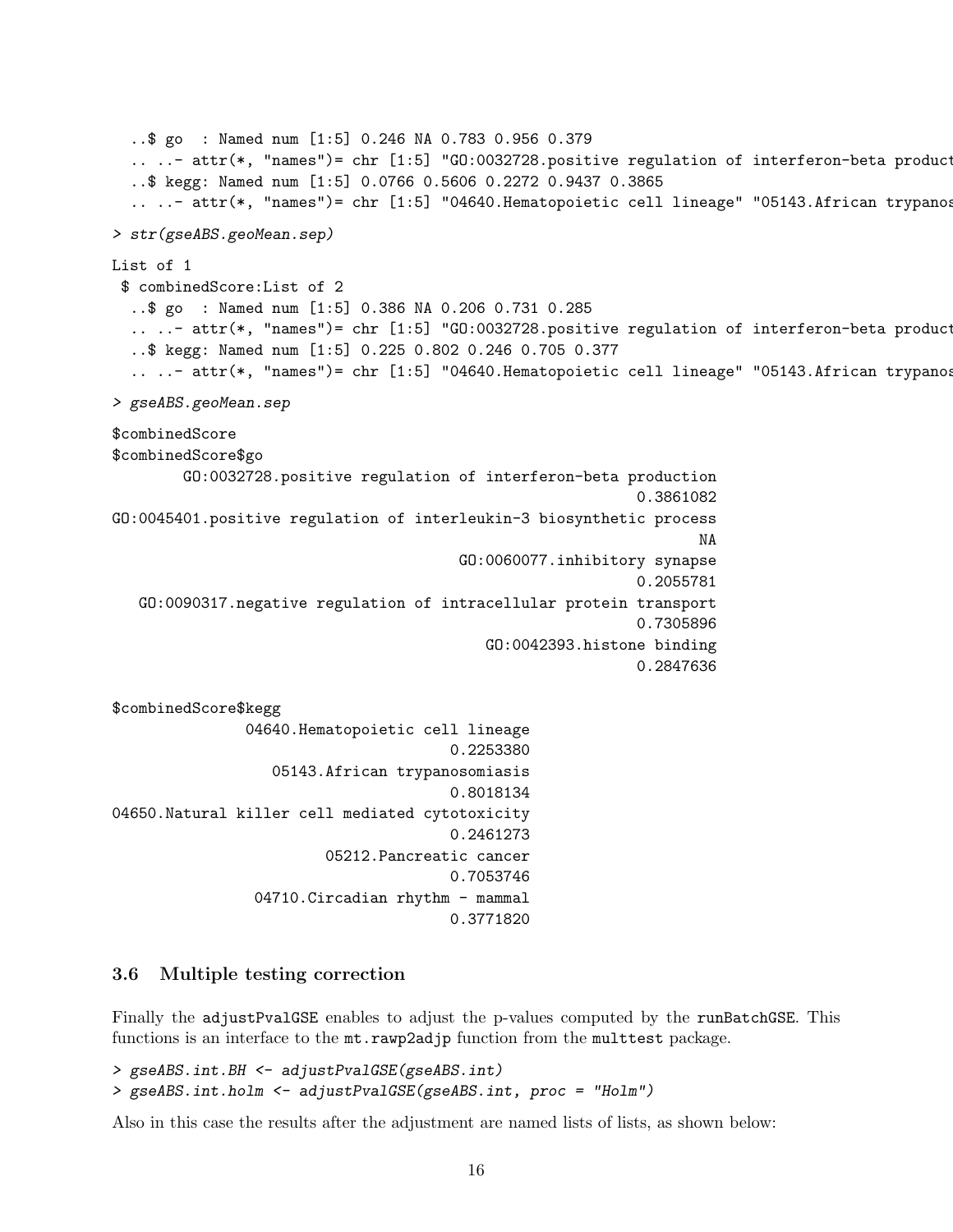```
> names(gseABS.int.BH)
[1] "integrated"
> names(gseABS.int.holm)
[1] "integrated"
> str(gseABS.int.BH)
List of 1
 $ integrated:List of 2
  ..$ go : num [1:5, 1:2] 0.8143 NA 0.173 0.8944 0.0439 ...
  .. ..- attr(*, "dimnames")=List of 2
  .....$: chr [1:5] "G0:0032728.positive regulation of interferon-beta production" "G0:004!
  .. .. ..$ : chr [1:2] "rawp" "BH"
  ..$ kegg: num [1:5, 1:2] 0.101 0.783 0.339 0.811 0.5 ...
  .. ..- attr(*, "dimnames")=List of 2
  .. .. ..$ : chr [1:5] "04640.Hematopoietic cell lineage" "05143.African trypanosomiasis" "046
  .. .. ..$ : chr [1:2] "rawp" "BH"
> str(gseABS.int.holm)
List of 1
 $ integrated:List of 2
  ..$ go : num [1:5, 1:2] 0.8143 NA 0.173 0.8944 0.0439 ...
  .. ..- attr(*, "dimnames")=List of 2
  .....$: chr [1:5] "G0:0032728.positive regulation of interferon-beta production" "G0:004!
  .. .. ..$ : chr [1:2] "rawp" "Holm"
  ..$ kegg: num [1:5, 1:2] 0.101 0.783 0.339 0.811 0.5 ...
  .. ..- attr(*, "dimnames")=List of 2
  .. .. ..$ : chr [1:5] "04640.Hematopoietic cell lineage" "05143.African trypanosomiasis" "046
  .. .. ..$ : chr [1:2] "rawp" "Holm"
```
# <span id="page-16-0"></span>4 System Information

Session information:

```
> sessionInfo()
```
R version 3.1.1 Patched (2014-09-25 r66681) Platform: x86\_64-unknown-linux-gnu (64-bit)

locale:

[1] LC\_CTYPE=en\_US.UTF-8 [2] LC\_NUMERIC=C [3] LC\_TIME=en\_US.UTF-8 [4] LC\_COLLATE=C [5] LC\_MONETARY=en\_US.UTF-8 [6] LC\_MESSAGES=en\_US.UTF-8 [7] LC\_PAPER=en\_US.UTF-8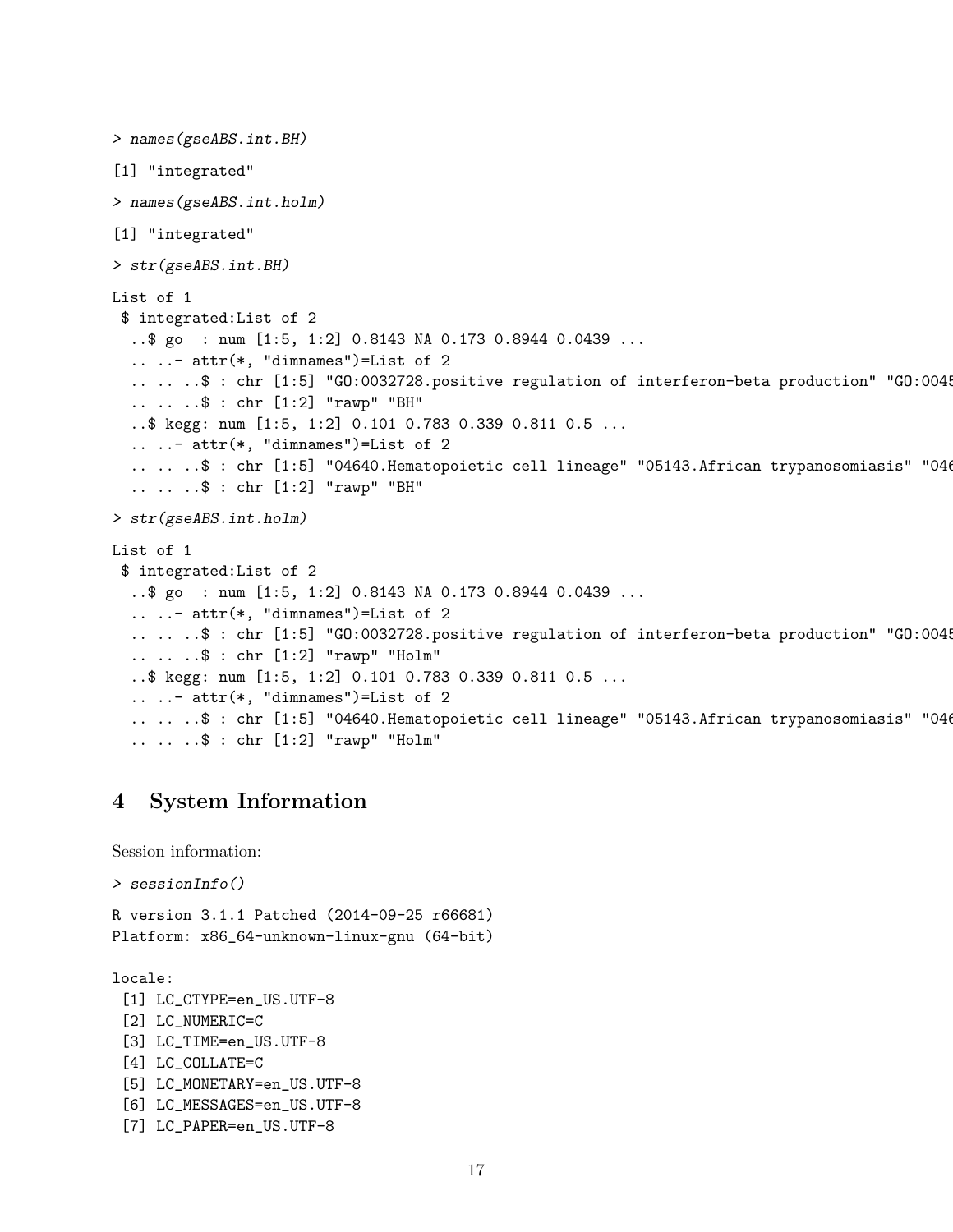```
[8] LC_NAME=C
 [9] LC_ADDRESS=C
[10] LC_TELEPHONE=C
[11] LC_MEASUREMENT=en_US.UTF-8
[12] LC_IDENTIFICATION=C
attached base packages:
[1] stats4 parallel stats graphics
[5] grDevices utils datasets methods
[9] base
other attached packages:
 [1] limma_3.22.0 GO.db_3.0.0
 [3] KEGG.db_3.0.0 org.Hs.eg.db_3.0.0<br>[5] RSQLite 0.11.4 DBI 0.3.1
 [5] RSQLite_0.11.4 DBI_0.3.1
 [7] AnnotationDbi_1.28.0 GenomeInfoDb_1.2.0
 [9] IRanges_2.0.0 S4Vectors_0.4.0
[11] RTopper_1.12.0 Biobase_2.26.0
[13] BiocGenerics_0.12.0
loaded via a namespace (and not attached):
[1] MASS_7.3-35 multtest_2.22.0
[3] splines_3.1.1 survival_2.37-7
[5] tools_3.1.1
```